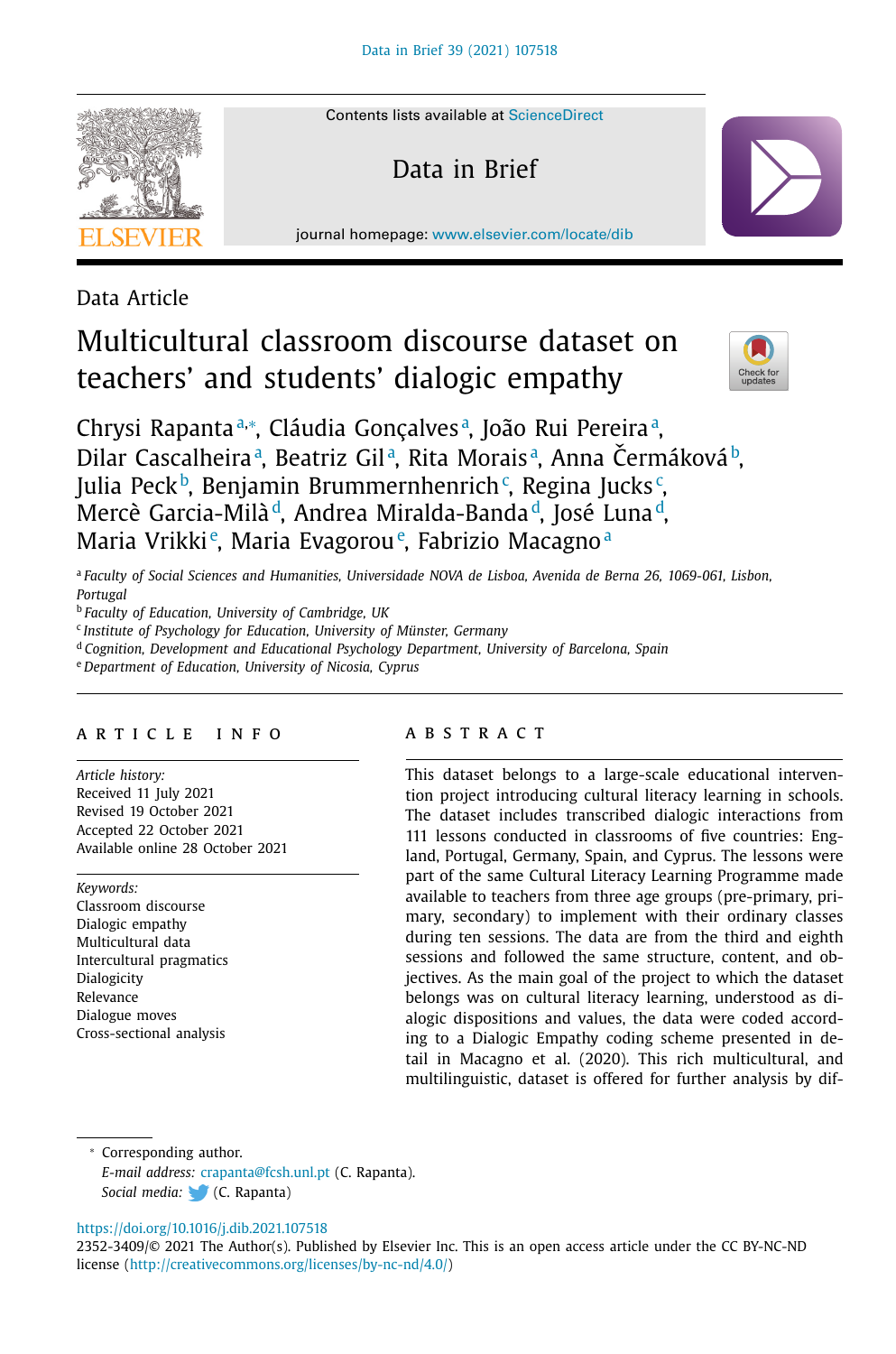ferent types of researchers, such as linguists interested in intercultural pragmatics or educational psychologists interested in cross-sectional studies of dialogue and reasoning skills.

© 2021 The Author(s). Published by Elsevier Inc. This is an open access article under the CC BY-NC-ND license [\(http://creativecommons.org/licenses/by-nc-nd/4.0/\)](http://creativecommons.org/licenses/by-nc-nd/4.0/)

# **Specifications Table**

| Subject                        | Social Sciences                                                                                                                                                                                                                                                                                                                                                                                                                  |
|--------------------------------|----------------------------------------------------------------------------------------------------------------------------------------------------------------------------------------------------------------------------------------------------------------------------------------------------------------------------------------------------------------------------------------------------------------------------------|
| Specific subject area          | Classroom discourse                                                                                                                                                                                                                                                                                                                                                                                                              |
| Type of data                   | <b>Dataset</b>                                                                                                                                                                                                                                                                                                                                                                                                                   |
| How data were acquired         | Through audio-recording of classroom interactions using at least two<br>professional microphones and two professional recorders per class, as well as<br>non-participant classroom observation and note-taking techniques.                                                                                                                                                                                                       |
| Data format                    | Cleaned and labelled raw data accompanied by a separate annotation.                                                                                                                                                                                                                                                                                                                                                              |
| Parameters for data collection | Data were collected after an open call for voluntary participation for<br>schools/teachers was launched by each project partner. All participant teachers<br>followed professional development aiming at the implementation of the same<br>lesson plans, forming part of a pedagogical programme designed by the<br>research team in collaboration with a piloting teachers' team.                                               |
| Description of data collection | The classroom sessions were recorded by research team members with audio<br>recorders. In some cases, video recording was used as well to facilitate<br>transcription, especially when it comes to speakers' recognition issues in large<br>classes. The transcriptions were made by the researchers, who assisted the<br>classes taking notes, and the translations by the researchers or externally<br>contracted translators. |
| Data source location           | Institution: University of Cambridge<br>City/Town/Region: several<br>Country: England                                                                                                                                                                                                                                                                                                                                            |
|                                | Institution: Universidade NOVA de Lisboa<br>City/Town/Region: several<br>Country: Portugal                                                                                                                                                                                                                                                                                                                                       |
|                                | Institution: University of Münster<br>City/Town/Region: several<br>Country: Germany                                                                                                                                                                                                                                                                                                                                              |
|                                | Institution: University of Barcelona<br>City/Town/Region: Catalunya<br>Country: Spain                                                                                                                                                                                                                                                                                                                                            |
|                                | Institution: University of Nicosia<br>City/Town/Region: several (only in the Greek side of the island)<br>Country: Cyprus                                                                                                                                                                                                                                                                                                        |
| Data accessibility             | With the article                                                                                                                                                                                                                                                                                                                                                                                                                 |

# **Value of the Data**

- The dataset is representative of how students from 5 to 15 years old and from different nationalities interact with each other negotiating their different cultural identities [\[2,3\]](#page-5-0). Culture here is not perceived exclusively as belonging to a national/ethnical/linguistic group but as expressing diverse viewpoints and trying to include the other in one's own discourse.
- The data come from classrooms in five different countries with students working on the same lesson plans, previously constructed as part of a multi-party European project. The variable of 'same lesson plan' gives a certain comparability to the data, as it allows researchers to look at how students with different cultural backgrounds (ethnical, linguistic, social, age-related, etc.) interact with the teacher and with each other on similar topics.
- The data are of high value also for researchers interested in dialogic teaching  $[4]$  as the same teacher/classroom is observed at two moments, once in the beginning (third session of the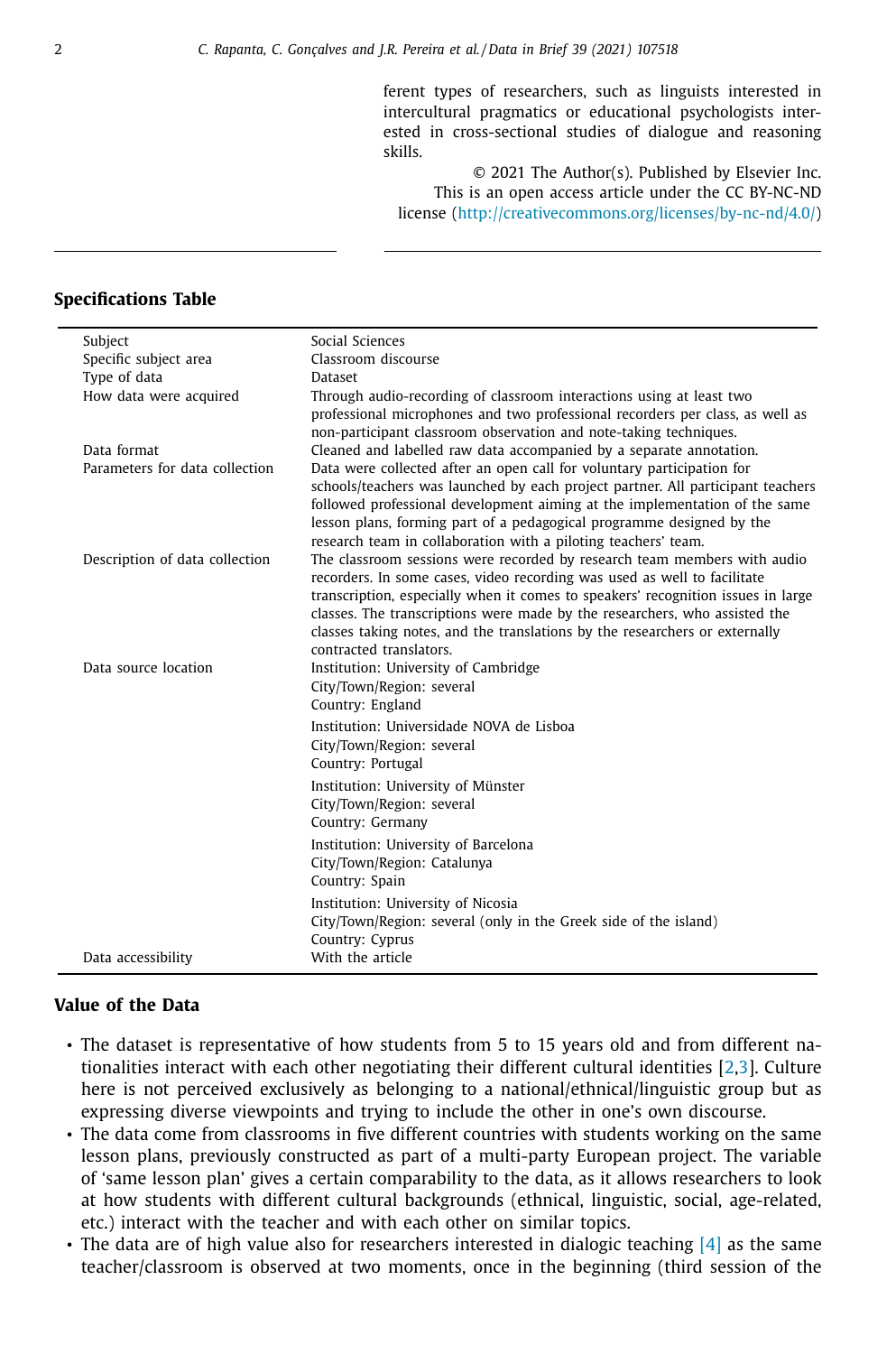<span id="page-2-0"></span>Cultural Literacy Learning Programme) and once towards the end (eighth session of the Cultural Literacy Learning Programme).

• The data can form the object of further analyses within an intercultural pragmatics [\[5\]](#page-5-0) perspective as well as from a cross-sectional analysis point of view (i.e. comparing between different age groups).

# **1. Data Description**

This paper contains data from a multilingual corpus of a wider Horizon 2020 project called DIALLS (Dialogue and Argumentation for cultural Literacy Learning in Schools; for more information see [www.dialls2020.eu\)](http://www.dialls2020.eu). It consists of a dataset of transcripts of classroom interactions of students from ages 5 to 15 years old. The topic of the project and the classroom interactions is cultural literacy through dialogue and argumentation among school children. The project includes a Cultural Literacy Learning Programme (the CLLP) to teach children dialogue and argumentation skills whereby children can learn to engage critically and inclusively with each other's ideas about a series of themes around social responsibility, living together and 'being European' in the 21st century. For a description of the CLLP design and contents see: [https://dialls2020.eu/wp-content/uploads/2019/06/D3.1-final.pdf.](https://dialls2020.eu/wp-content/uploads/2019/06/D3.1-final.pdf)

The dataset includes transcripts of classroom interactions collected between September 2019 and March 2020 from 71 classrooms across Europe (see Table 1). The same lesson structures were implemented in every classroom, according to the age group, namely pre-primary, primary, and secondary school students. Each project partner selected the schools and classes to be recorded, transcribed, and translated. The classroom sessions were recorded by research team members in each project country with professional audio recorders and microphones (in some cases video recordings were also available to facilitate the audio record transcription). The transcriptions were produced in Excel (.xlsx) files following a pre-established structure and were made by the researchers who had also assisted the sessions in a non-participant observation mode. For the transcriptions, a simplified adaptation of Jefferson's  $[7]$  conventions was used (see [Table](#page-3-0) 2). The translations were made by the researchers or externally contracted translators. Students and teachers' names were anonymized and identified as Student 1 (S1), Student 2 (S2), … or Teacher (T). Each partner was responsible for anonymizing their own data following General Data Protection Regulation procedures.

The learning programme used wordless short films and wordless picturebooks to stimulate classroom discussions and was designed for three age groups: age group A (pre-primary), age group B (primary) and age group C (secondary). The same programme was followed by the dif-

|                       | UK | Portugal | Germany | Spain | Cyprus |
|-----------------------|----|----------|---------|-------|--------|
| No of classrooms      |    |          |         |       |        |
| Pre-primary           | h  |          |         |       | 10     |
| Primary               |    |          |         |       |        |
| Secondary             |    |          | 10      |       |        |
| KL1 sessions          |    |          |         |       |        |
| Pre-primary           |    |          |         |       |        |
| Primary               |    |          |         |       |        |
| Secondary             |    | 4        | 10      |       |        |
| KL2 sessions          |    |          |         |       |        |
| Pre-primary           |    |          |         |       |        |
| Primary               |    |          |         |       |        |
| Secondary             |    |          |         |       |        |
| <b>Total Sessions</b> | 28 | 21       | 20      | 23    | 19     |
|                       |    |          |         |       |        |

Participant schools/classrooms demographic data.

**Table 1**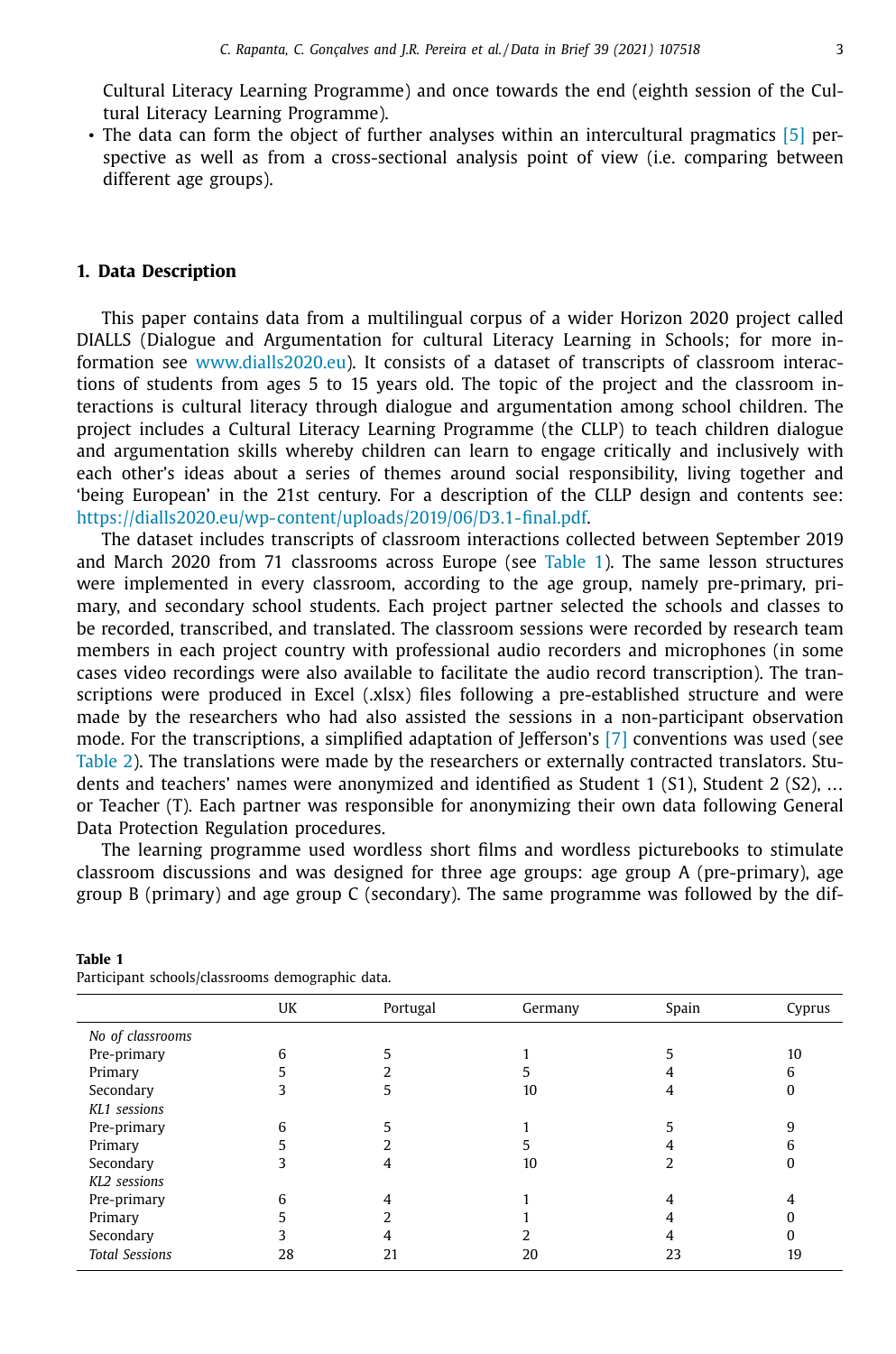<span id="page-3-0"></span>**Table 2**

|  | Simplified transcription conventions used in the dataset. |  |  |  |  |
|--|-----------------------------------------------------------|--|--|--|--|
|--|-----------------------------------------------------------|--|--|--|--|

| Symbol          | Phenomenon                                                                                                                                                                                                                                        |
|-----------------|---------------------------------------------------------------------------------------------------------------------------------------------------------------------------------------------------------------------------------------------------|
| $[\dots]$       | Long pauses (important also at the end of a turn if there is a gap before the<br>next speaker speaks)                                                                                                                                             |
| $\qquad \qquad$ | Abrupt cut                                                                                                                                                                                                                                        |
| SPEech          | Higher volume/emphasis of a (part of a) word or phrase.                                                                                                                                                                                           |
|                 | Overlapping speech (also colored in yellow in the dataset to further indicate<br>this).                                                                                                                                                           |
|                 | Inaudible segment not transcribed or only partially transcribed or<br>reconstructed.                                                                                                                                                              |
| (writes)        | Description of a relevant nonverbal activity or relevant paralinguistic aspects<br>that allow understanding of the activity (gasps, chatter sounds, etc.) or relevant<br>indications that allow understanding of whom the speech is addressed to. |
|                 | Example: Wait your turn please! (to S1) Go on (to S2).                                                                                                                                                                                            |

ferent participant classrooms, presented in [Table](#page-2-0) 1. Two sessions implemented by a random selection of participating classes were recorded. The recorded classes are distinguished as follows:

Key-point Lesson 1 (KL1): Session number three of the Cultural Literacy Learning Programme. The session followed a dialogic lesson plan about the film 'Ant<sup>1</sup>' for age group A, 'Papa's boy<sup>2</sup>' for age group B, and the book 'Eccentric city<sup>3</sup>' for age group C.

Key-point Lesson 2 (KL2): Session number eight of the Cultural Literacy Learning Programme. This session was transversal to the three age groups, and it followed a dialogic lesson plan, adapted for each age, about the film 'Baboon on the Moon $4$ '.

As it can be noted in [Table](#page-2-0) 1, the numbers of KL1 and KL2 sessions do not correspond, meaning that not always it was possible for a classroom to implement both sessions. This was due to the Covid19 pandemic lockdown restrictions implemented already in March 2020, which was when the KL2 data were planned to be collected.

#### **2. Design, Materials and Methods**

#### *2.1. Research goal*

In this paper, we present data from a multi-country design-based research study leading to the development of an innovative, transversal and cross-curricular citizenship education programme. The study's main hypothesis is that students will improve their cultural literacy learning skills [\[6\]](#page-5-0) through engaging with contents and practices that relate to cultural literacy values and dispositions (i.e., tolerance, empathy, inclusion, etc.). This article contains data from the following countries of the project consortium, namely UK, Portugal, Germany, Spain, and Cyprus.

#### *2.2. Research design and methods*

To identify whether students changed their cultural literacy learning skills during the implementation of the programme, we opted for collecting and transcribing classroom discourse data at two moments, namely session number three (identified in the dataset as KL1) and session number eight (identified as KL2). Cultural literacy was operationalized in terms of dialogic empathy, which was suggested by the researchers as an intermediary concept akin to grasp how

<sup>&</sup>lt;sup>1</sup> Filmmaker: Julia Ocker (Germany, 2017).

<sup>2</sup> Filmmaker: Leevi Lemmetty (Finland/Ireland, 2010).

<sup>&</sup>lt;sup>3</sup> Illustrator: Béatrice Coron (France, 2014).

<sup>4</sup> Filmmaker: Christopher Duriez (UK, 2002).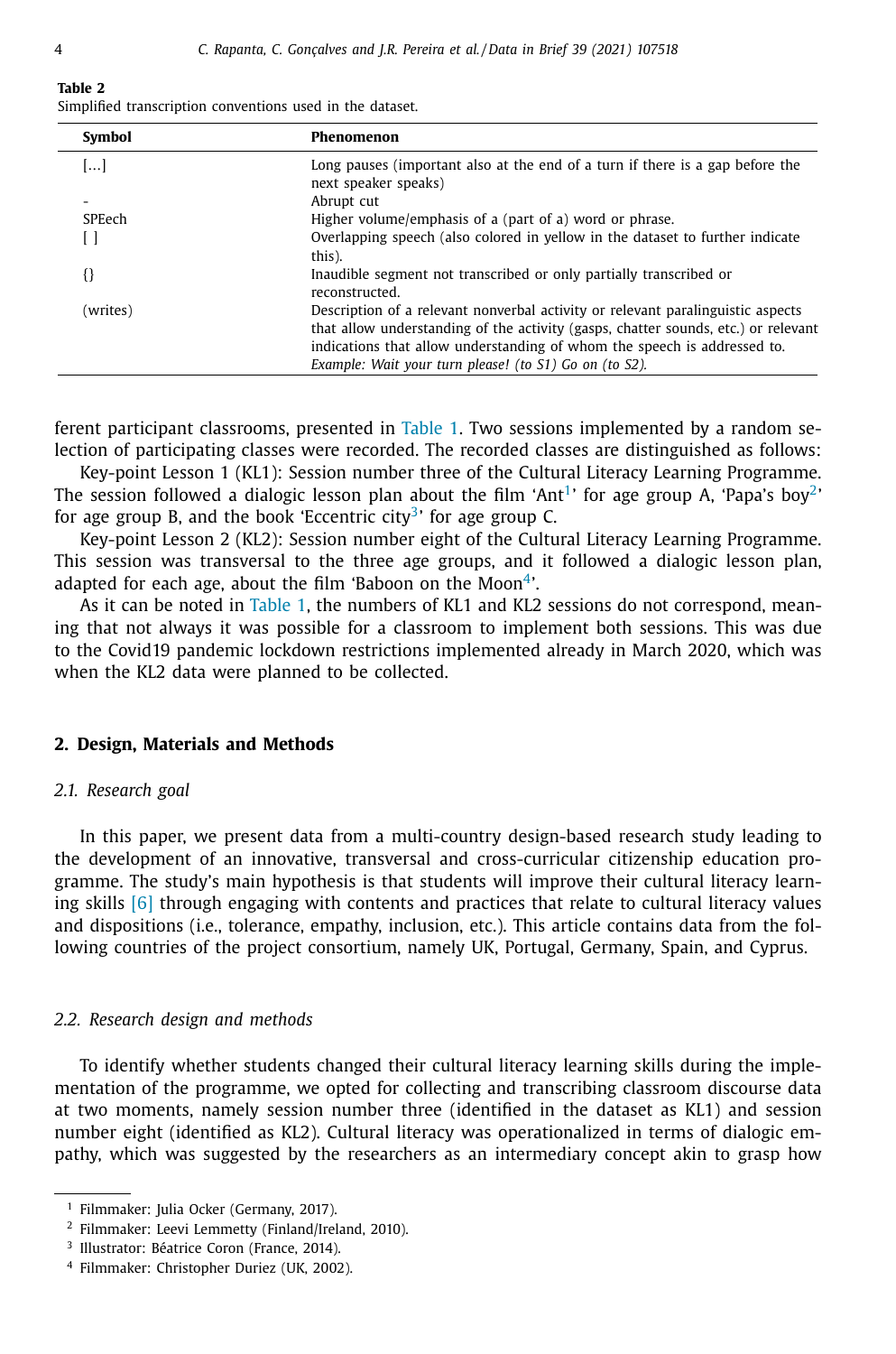participants take or not the Other into consideration in their own discourse. Transcript data was then manually coded with the DIALLS coding scheme aiming at grasping students' and teachers' dialogic empathy, as explained in detail in Macagno et al. [\[1\].](#page-5-0) The inter-rater reliability among trained coders was calculated, reaching a satisfying result (Krippendorf's  $a = .77$ ), and any discrepancies among the coders were resolved through discussions until final full agreement was reached. The DIALLS coding scheme provides ordinal categories (from 0 to 8) which indicate the degree of dialogicity in the classroom discourse ('0' stands for dialogically irrelevant moves). The moves 1-8 do not have the same dialogical level, being divided in low-dialogical and high-dialogical moves. Low dialogical moves are the following: Managerial (1), Stating (2), and Accepting/Discarding (3). High dialogical moves are the following: Expanding (4), Inviting (5), Meta-dialogical (6), Reasoning (7), and Meta-dialogical Reasoning (8). Each turn was coded using only one code.

The dataset is organised in an Excel file divided into several sheets, each sheet representing a country. Each country page contains randomly but organized by session (starting at KL1) the transcripts and translations of the implemented sessions (first the age group A, then B, then C). The first sheet in the dataset presents the index of all the sessions; the index has hyperlinks to the transcripts for easier navigation. Files are named following the structure: Country\_Session number\_Age group\_Key-point Lesson\_Classroom number (e.g., UK\_1\_A\_KL1\_C1 stands for a transcribed session curated by our UK partner of classroom No 1 of pre-primary school students implementing Key-point Lesson 1).

# **Ethics Statement**

There were two ethics assessment levels for the project: 1) The local level where each country had to adhere to its own processes to acquire ethical clearance for the within-country data collection processes; and 2) a wider project level, secured by the lead partner (University of Cambridge), guaranteeing that opinions/approvals by ethics committees and/or competent authorities for the research with human subjects, and specifically with children, were obtained by all partners before the data collection. In particular, all data collection and treatment processes respected international ethical research standards related to informed consents granted by all participants (teachers and student caretakers) before the beginning of the project, guaranteeing their voluntary participation and personal data protection throughout the project. Individual students and groups of students were included in the audio and/or video recordings of the classes only when the previous consent by their parents/caretakers was obtained. Anonymization of both students and teachers was guaranteed since the moment of transcription, through the use of a password-protected master sheet containing the name of each participant and their identification code (e.g. S1, S2, etc.). Original audio and/or video files were saved in external discs, accessed by password, and safeguarded locally by each responsible institution.

#### **CRediT Author Statement**

**Chrysi Rapanta:** Conceptualization, Writing – original draft, Writing – review & editing, Data curation; **Cláudia Gonçalves:** Writing – original draft, Writing – review & editing; **João Rui Pereira:** Data curation, Data analysis, Writing – review & editing; **Dilar Cascalheira:** Data analysis; **Beatriz Gil:** Data analysis; **Rita Morais:** Data analysis; **Anna Cermáková: ˇ** Data analysis; **Julia Peck:** Data analysis; **Benjamin Brummernhenrich:** Data analysis; **Regina Jucks:** Data analysis; **Garcia-Milà:** Data analysis; **Andrea Miralda-Banda:** Data analysis; **JoséLuna:** Data analysis; **Maria Vrikki:** Data analysis; **Maria Evagorou:** Data analysis; **Fabrizio Macagno:** Data analysis, Supervision, Writing – review & editing.